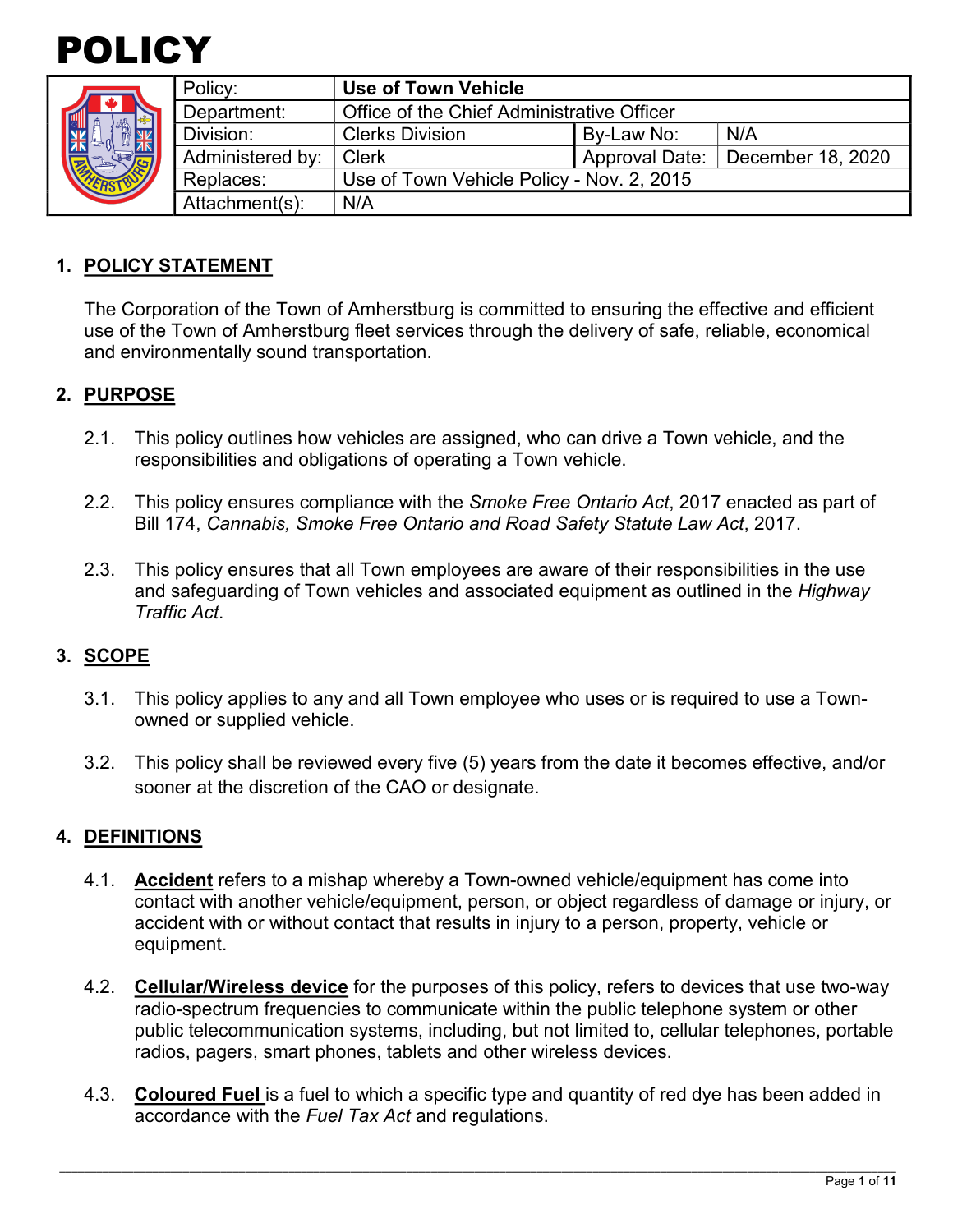- 4.4. **Dedicated Vehicle** refers to a vehicle that has been assigned to a department or division on an annual basis, or as determined through the budgetary process.
- 4.5. **Electronic Cigarette** (or E-cigarette) is a handheld electronic device that simulates the feeling of smoking. It works by heating a liquid to generate an aerosol, commonly called a "vapor," that the user inhales.
- 4.6. **Licensed Motor Vehicle** refers to any motor vehicle to which a number plate is attached as required under the *Highway Traffic Act, 1990.*
- 4.7. **Shared Vehicle** refers to any Town vehicle that is, at the time of the request, not being utilized by a Town department or staff and can be requested for use on occasion by employees conducting town business.
- 4.8. **Substances** in this policy refer to alcohol, cannabis, depressants, hallucinogens, inhalants opiates and stimulants.
- 4.9. **Substance Abuse** for the purpose of this policy refers to the use of alcohol and other drugs or substances, including cannabis, illegal substances or prescribed and over the counter medications that may impair performance, safety at work or the ability to drive safely.
- 4.10. **Town Vehicle** refers to any licensed or unlicensed automobiles, trucks, vans, or other selfpropelled equipment owned, rented, or leased by the Town of Amherstburg.
- 4.11. **Vaping** refers to inhaling and exhaling the vapor produced by an electronic cigarette or similar device.

Other common definitions, acronyms, and terms are available in the Glossary located on the Town's Policies webpage.

## **5. INTERPRETATIONS**

Any reference in this policy to any statute or any section of a statute shall, unless expressly stated, be deemed to be reference to the statute as amended, restated or re-enacted from time to time. Any references to a by-law or Town policy shall be deemed to be a reference to the most recent passed policy or by-law and any replacements thereto.

# **6. GENERAL CONDITIONS**

#### 6.1. **Use of Town Vehicle**

- 6.1.1. Under no circumstances shall Town vehicles be used for personal matters.
- 6.1.2. Vehicles are to be used only for Town business during working hours or for periods where the vehicle is assigned for use.
- 6.1.3. Employees operating Town vehicles shall obey all applicable traffic and parking regulations, ordinances, and laws.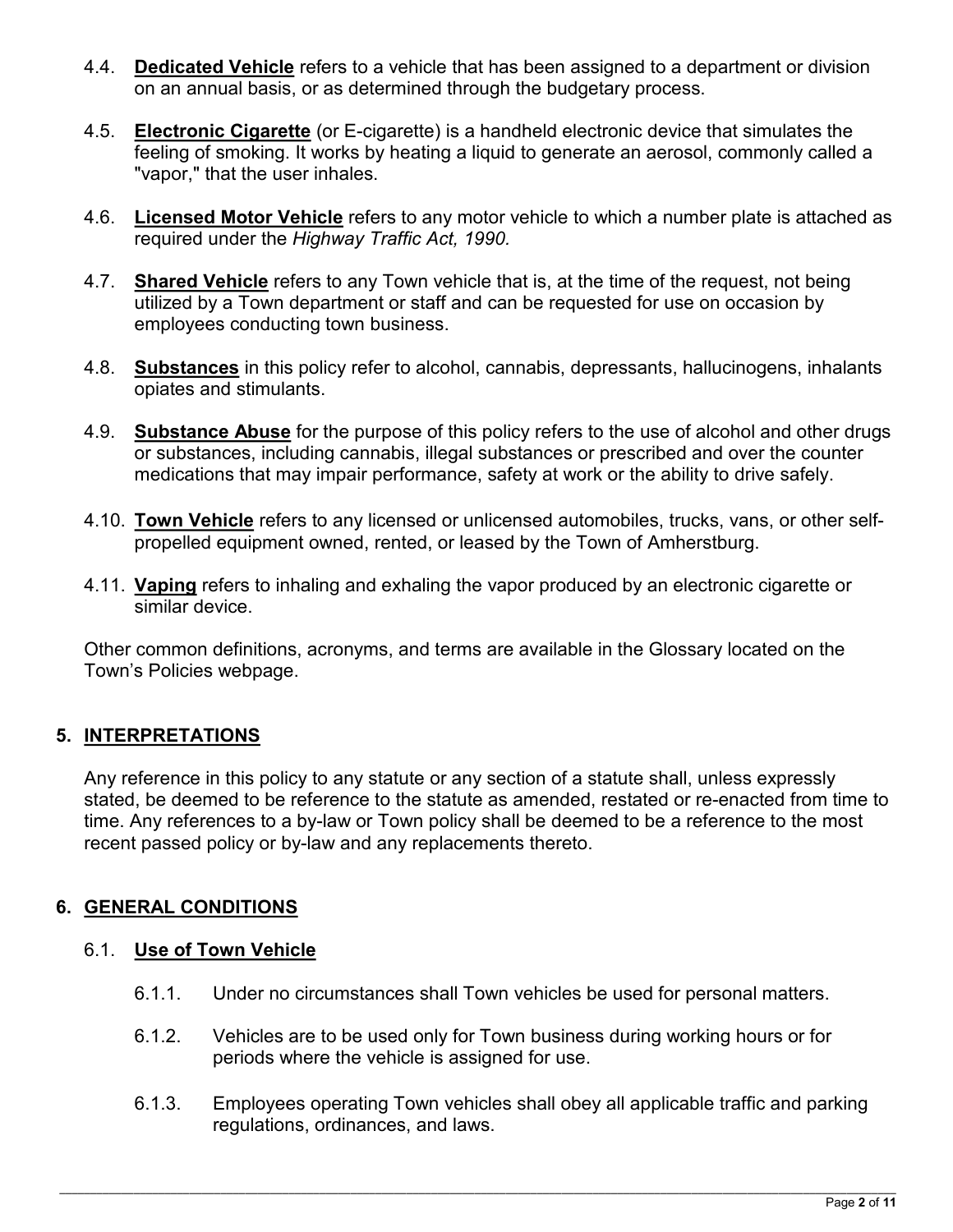- 6.1.4. Vehicles are not permitted outside the limits of the Town of Amherstburg without prior authorization from the employee's immediate supervisor.
- 6.1.5. Vehicles shall not be used for the transportation of any persons other than Town of Amherstburg employees or person engaged in Town of Amherstburg business, without prior authorization from the Municipal Clerk.
	- 6.1.5.1. Passage in a Town vehicle by non-employees may be granted in exceptional or emergency situations.
		- a. These situations shall be reviewed beforehand and approved in advance by the Municipal Clerk, wherever possible.
- 6.1.6. Employees are required to keep assigned vehicles clean and contain only those items for which the vehicle is designed.
- 6.1.7. Employees shall report any vehicle malfunction or damage to their immediate supervisor at their first opportunity.
- 6.1.8. All employees must wear seatbelts during the operation of the vehicle, regardless of whether the employee is the driver or a passenger.
- 6.1.9. Employees will not, under any circumstances, operate Town vehicles under the influence of cannabis, alcohol, illegal drugs, or prescription drugs/medication which may interfere with effective and safe operation of the vehicle.
	- 6.1.9.1. If an employee has been prescribed drugs/medication by a medical professional and that employee's roles and duties involve the operating of a Town vehicle, the employee must notify their immediate supervisor to ensure proper accommodations are made.
- 6.1.10. Employees are responsible to ensure that any and all materials or equipment being transported in their vehicle is secure at all times.
- 6.1.11. Employees are responsible for removing ice and snow build up prior to vehicle use to ensure the safety of other motorists and the general public.
- 6.1.12. Employees are to ensure they take every precaution to avoid a collision while operating a Town vehicle.
- 6.1.13. Employees will be personally responsible for any and all traffic/parking violations or other fines incurred during their use of a Town vehicle.
- 6.1.14. If the suspension of an employee's driver license occurs while driving a Town vehicle, and if the Town's vehicle is impounded or towed, any and all costs incurred to obtain the release of the Town vehicle, as well as any and all legal costs, may be the responsibility of the employee.
- 6.1.15. Employees who are issued citations for any offence while using a Town vehicle must notify their supervisor within twenty-four (24) hours of the incident.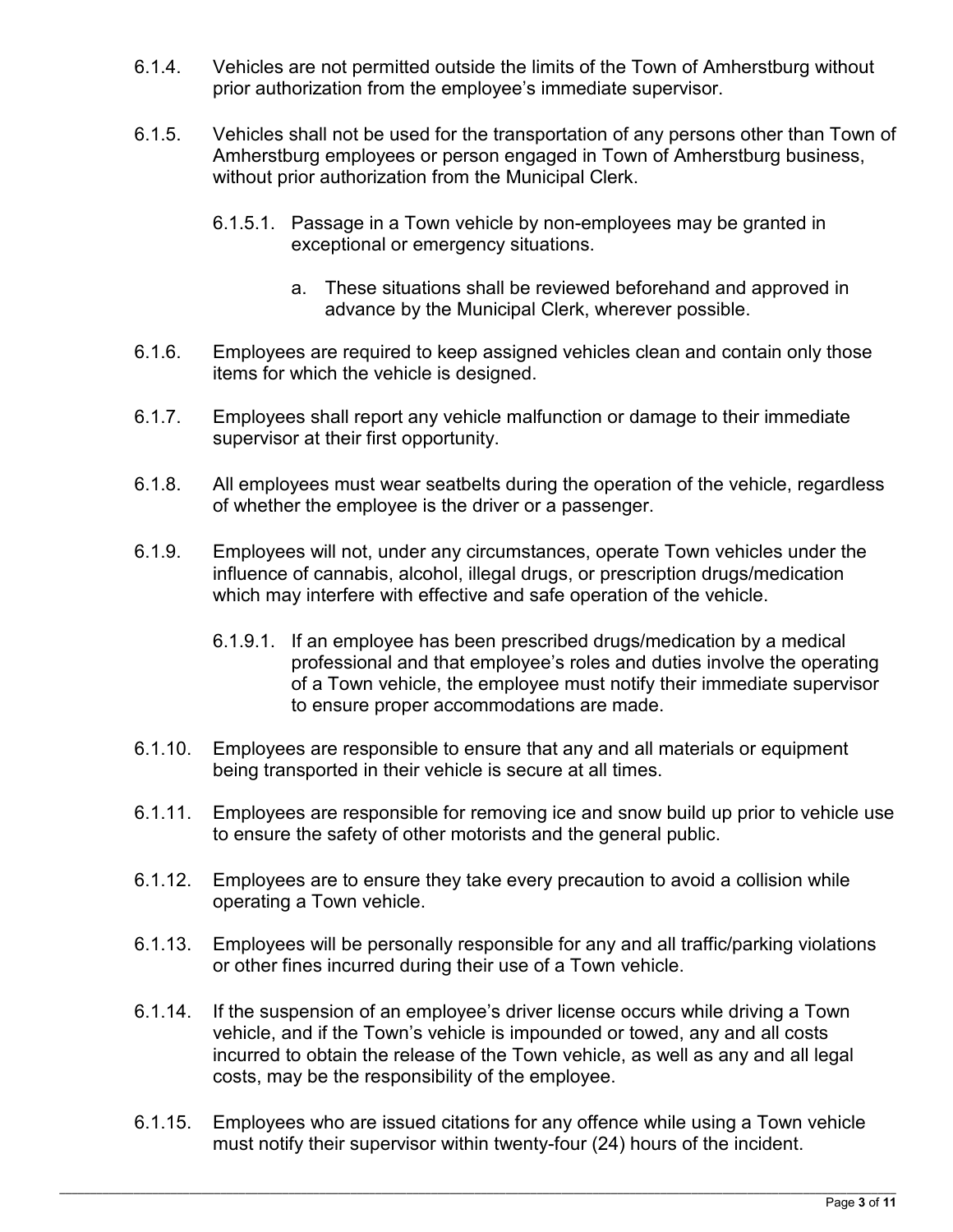- 6.1.16. Smoking and/or vaping while accessing or using a Town vehicle is prohibited.
- 6.1.17. No modifications are permitted to a Town vehicle by the operating employee.
- 6.1.18. Employees shall be duly instructed on the effective and appropriate operation of Town vehicles prior to use.
- 6.1.19. Employees driving Town vehicles represent the morals and values of the Corporation. Employees shall not conduct themselves in any manner that would jeopardize the reputation of the Town, while operating a Town vehicle.

## 6.2. **Environmental Sustainability**

6.2.1. In accordance with the town's by-laws and policies, idling of town vehicles and equipment is prohibited unless required for operational needs. Further, in the interests of promoting environmental sustainability, accessing drive-through restaurant's while using a town vehicle is not recommended. In addition it is expected that town vehicles and equipment will be used in a fuel efficient and environmentally responsible manner.

## 6.3. **Safe Driving Techniques**

- 6.3.1. Drivers are expected to employ safe driving techniques at all times while operating Town vehicles, or while operating personally owned vehicles on Town business.
- 6.3.2. Examples of safe driving techniques include, but are not limited to:
	- 6.3.2.1. Maintaining a safe following distance between them and the vehicle in front of them, using the 3-6 second rule, depending on vehicle length.
	- 6.3.2.2. Checking blind spots and signaling in advance before changing lanes.
	- 6.3.2.3. Driving within the posted speed limit at all times.
	- 6.3.2.4. Operating the vehicle at speeds that are safe for the conditions, recognizing that, in some circumstances (e.g. rain or fog) this may be lower than the posted speed limit.
	- 6.3.2.5. Avoid risk-taking or engaging in "road rage" activities, stunt driving, or aggressive driving.
	- 6.3.2.6. Conducting the appropriate vehicle Circle Checks prior to operating any Town vehicle, as required.
	- 6.3.2.7. Employees shall not continue to use Town vehicles if the continued use of said vehicle could result in injury to the employee, other drivers, or result in further detriment to the vehicle.
	- 6.3.2.8. Employees shall not bypass any implemented safety systems provided in a vehicle to protect the driver, or as required by law (i.e. seatbelts).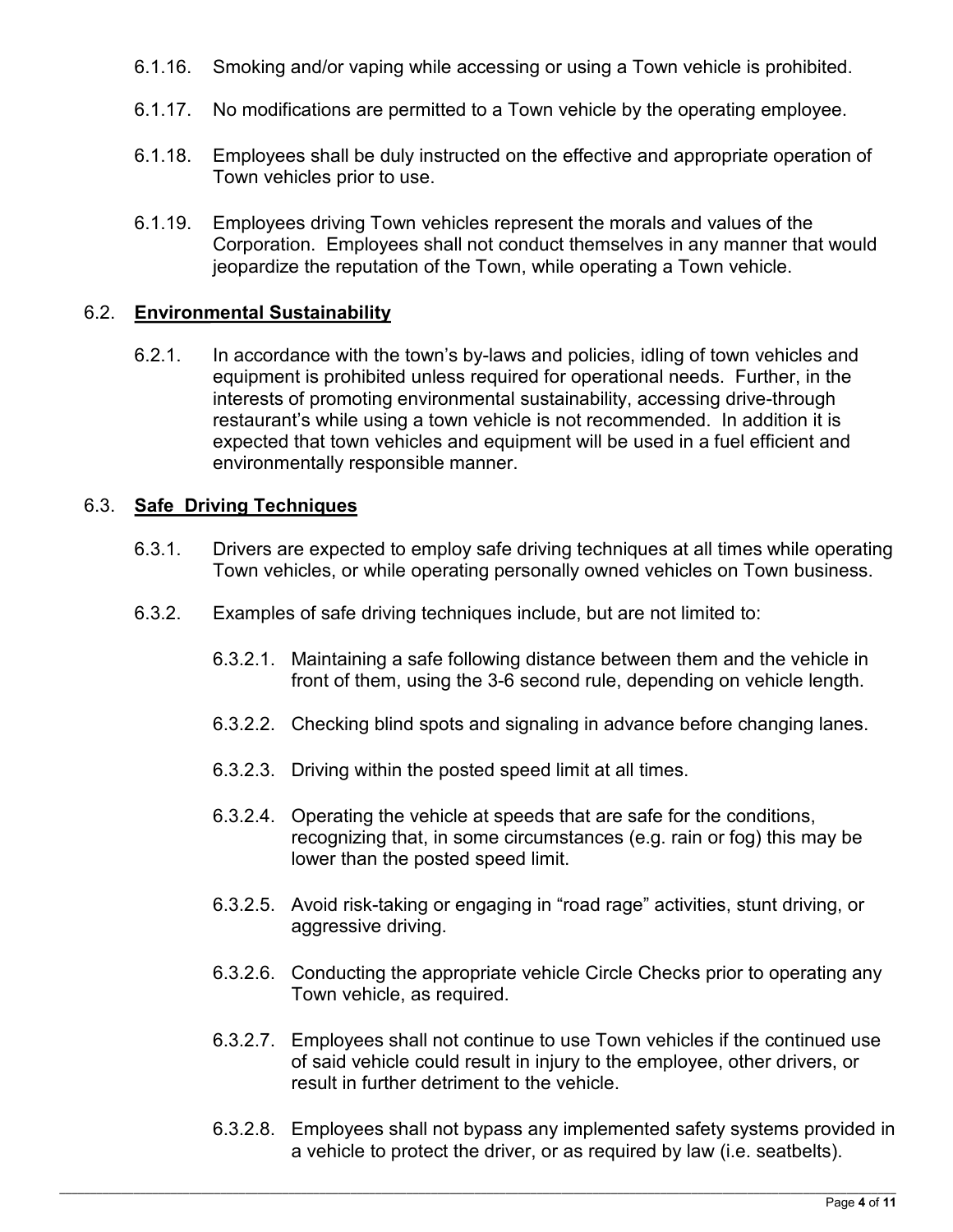6.3.2.9. Employees driving Town vehicles must maintain safe and legal operation of the vehicle, as indicated in the guidelines of the Highway Traffic Act, at all times.

## 6.4. **Distractions**

#### 6.4.1. **Use of Mobile Devices**

- 6.4.1.1. Any and all employees who are operating a Town vehicle, or a personal vehicle on Town business, must not talk, text, type, dial, browse or email using a hand-held cell phone or other hand-held communications and entertainment devices.
- 6.4.1.2. Drivers are permitted to use hands-free communication devices such as a cell phone with an earpiece, headset or Bluetooth using voice dialing or while being plugged into a vehicle's sound system.
- 6.4.1.3. Employees are not permitted to eat while operating a Town vehicle or a personal vehicle on Town business.

## 6.4.2. **Global Positioning System (GPS)**

6.4.2.1. Global Positioning Systems may be used only if the device is properly secured to the dashboard or windshield and is programmed at the beginning of the trip before the driver leaves the parking area and updated as needed when the vehicle is stationary.

#### 6.4.3. **The Smoke Free Ontario Act Prohibitions**

- 6.4.3.1. The Smoke-Free Ontario Act prohibits a person from doing the following in a motor vehicle:
	- a. Smoking tobacco or having lighted tobacco where another person less than 16 years old is present.
	- b. Using an electronic cigarette or having an activated electronic cigarette where another person who is less than 16 years old is present.
	- c. Smoking medical cannabis, having lighted medical cannabis, using an electronic cigarette containing medical cannabis or having an activated electronic cigarette containing medical cannabis consuming a prescribed product or substance, in a prescribed manner, or having a prescribed product or substance.

## 6.5. **Assignment of a Town Vehicle to a Department**

- 6.5.1. Assignment of vehicles will be based upon the needs and requirements of the department and is subject to review through the budget process.
	- 6.5.1.1. As part of budget process, departments shall rationalize their assigned vehicles for possible consolidation or elimination.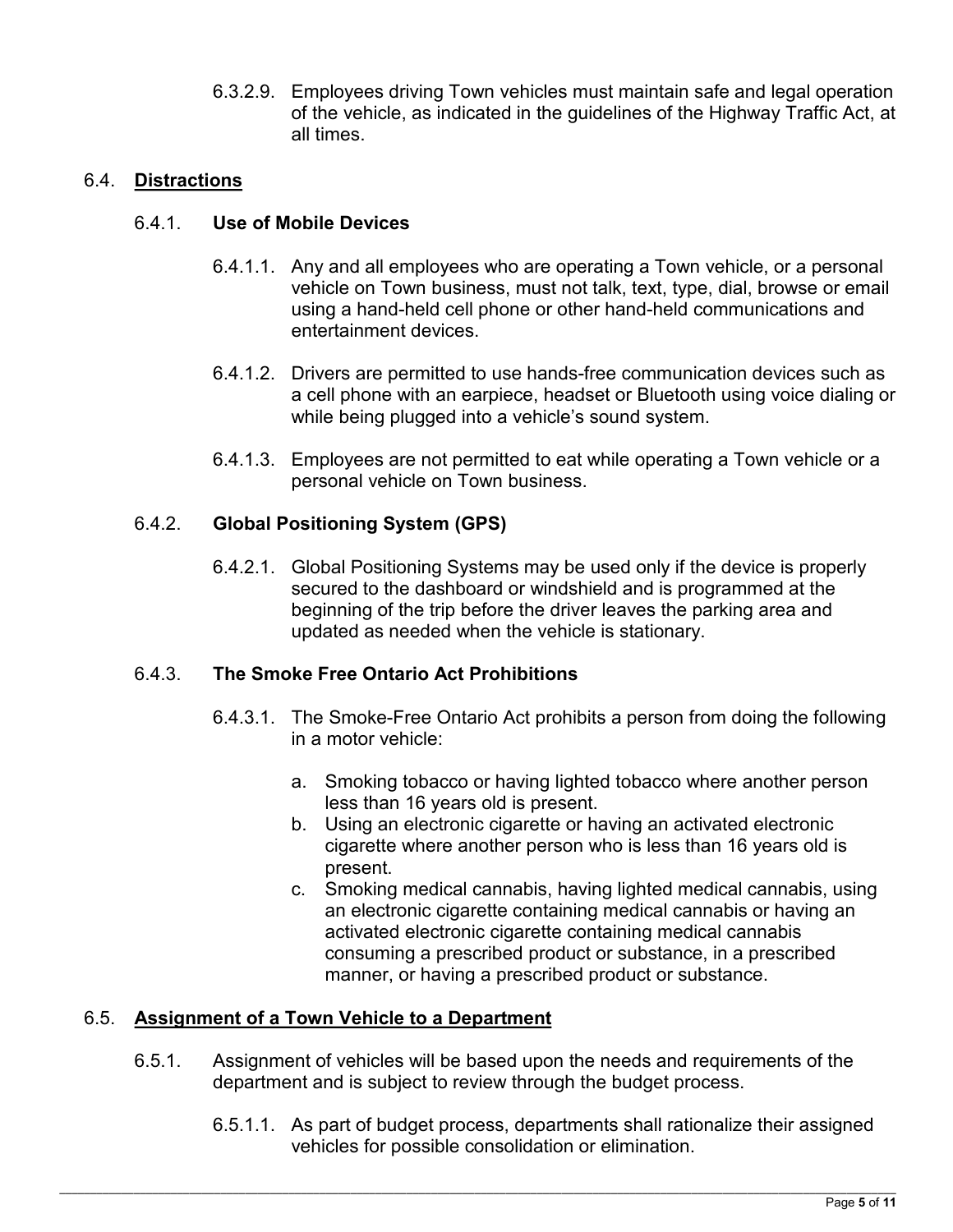## 6.6. **Assignment of a Town Vehicle to a Position and/or a Specific Employee**

- 6.6.1. Vehicles assigned to a position and/or a specific employee will based on the following criteria:
	- 6.6.1.1. Working conditions (i.e. off road driving, constructions sites, etc.).
	- 6.6.1.2. Bona-fide job requirements and responsibilities.
	- 6.6.1.3. Requirement of a vehicle for frequent emergency availability.
	- 6.6.1.4. Availability of emergency or other equipment contained in the vehicle.
- 6.6.2. Assignment of a Town vehicle may be revoked.

#### 6.7. **24-Hour Use of Town Vehicle**

- 6.7.1. Except where specifically required, vehicles are not to be taken home without the permission of the immediate supervisor.
	- 6.7.1.1. Permission shall be granted for urgent/emergency circumstances.
	- 6.7.1.2. Permission shall be granted if it is most practical for the vehicle to be taken home to accommodate the employee's required travel period.
		- a. This shall only be granted if this situation does not prohibit the Town from its usual standard of care due to lack of vehicle availability.
- 6.7.2. After an employee's working hours, vehicles shall only be used to respond to situations within the scope of the employee's duties, or for pre-approved Townrelated business, and for no other purpose.
- 6.7.3. Vehicles are not, under any circumstances, to be used for personal matters.
	- 6.7.3.1. The personal driving of a Town of Amherstburg vehicle for purposes not related to his/her employment is a taxable benefit for an employee.
		- a. This includes personal use during an employee's vacation, driving to conduct personal activities, and travel between home and work (even if the employee is directed to drive the vehicle home).
		- b. Travel from home to a point of call (such as responding to a call-in after hours) is not considered personal driving.
		- c. The taxable benefit shall be calculated as outlined by the Canadian Revenue Agency (CRA) subject to amendment.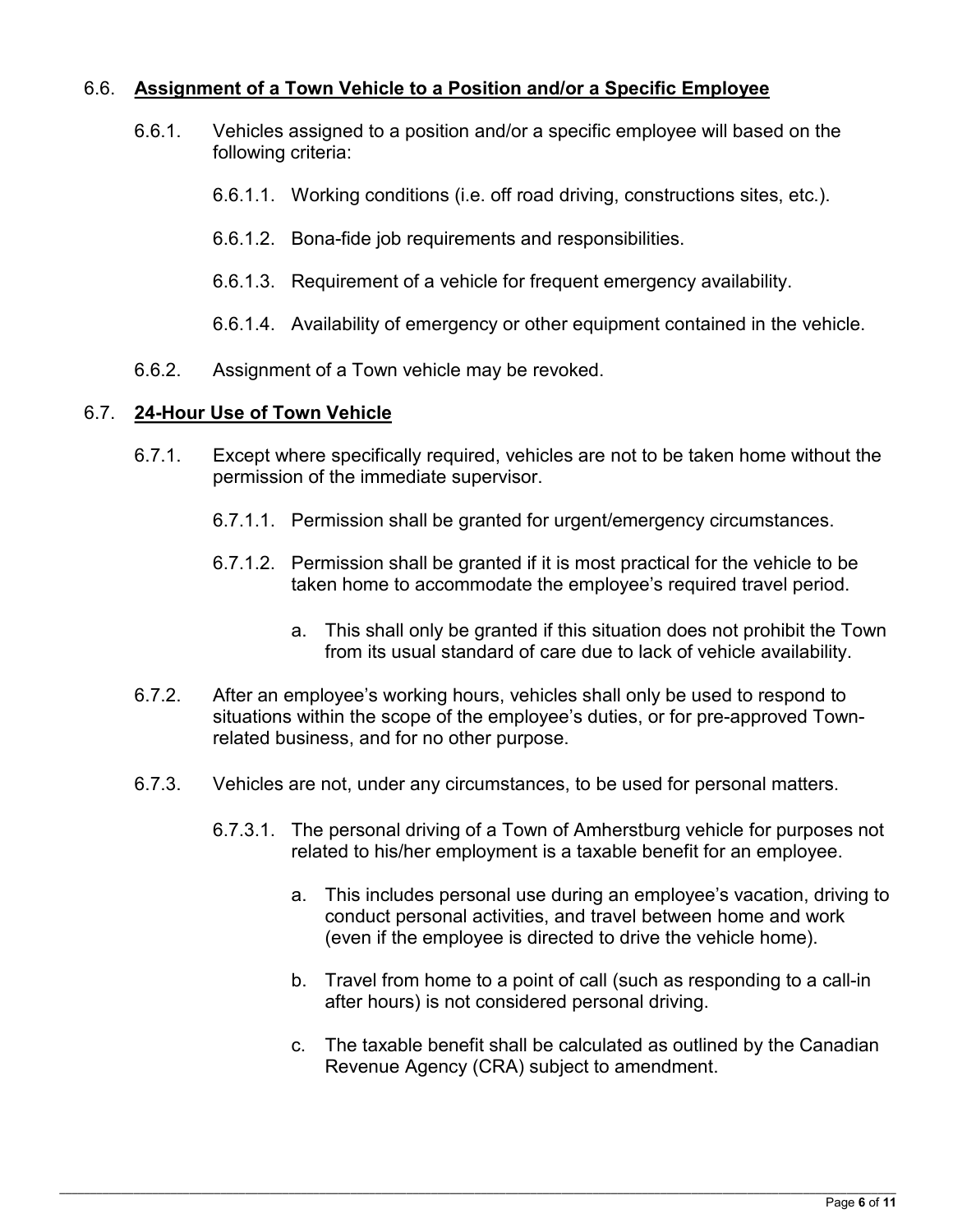## 6.8. **Vehicles for Work-Related Business**

- 6.8.1. Marked Town vehicles, where available, may be used for business purposes where the employee must travel for work-related purposes.
- 6.8.2. Use of Town vehicles for out-of-town business travel shall be accommodated wherever possible to limit mileage reimbursements to staff using personal vehicles for Town-related use.
	- 6.8.2.1. Employees are to use personal vehicles for Town-related travel only where accommodation cannot be made for the use of a Town-owned vehicle, or where it has been deemed by the department Director as impractical.
- 6.8.3. Occasional use of a Town vehicle by an employee not regularly assigned the use of a Town vehicle will only be arranged if it does not disrupt the operations of the department in which the vehicle is acquired.

## 6.9. **Accidents**

- 6.9.1. Pursuant to the *Highway Traffic Act, 1990*, motor vehicle collisions meeting any one of the following criteria outlined below, must be reported to the appropriate police jurisdiction in which the accident has occurred:
	- 6.9.1.1. Accidents resulting in injury or death.
	- 6.9.1.2. Accidents involving suspected criminal activity, including failure to remain, impaired driving and/or stolen vehicles.
	- 6.9.1.3. Accidents causing damage to public property or motor vehicles.
	- 6.9.1.4. Accidents involving hazardous materials and/or conditions.
	- 6.9.1.5. Accidents occurring in Community Safety Zones.
	- 6.9.1.6. Accidents involving unlicensed/uninsured/suspended drivers.
	- 6.9.1.7. Disturbances between involved persons.
	- 6.9.1.8. A vehicle damaged in an accident to the point that it is not drivable.
	- 6.9.1.9. Major traffic congestion as a result of the collision.
	- 6.9.1.10. Person who demands police attendance at the scene.
	- 6.9.1.11. Reason to believe a driving offence has been committed against federal, provincial or municipal legislation where charges may be appropriate.
- 6.9.2. All employees and others involved in an accident shall obtain appropriate medical attention.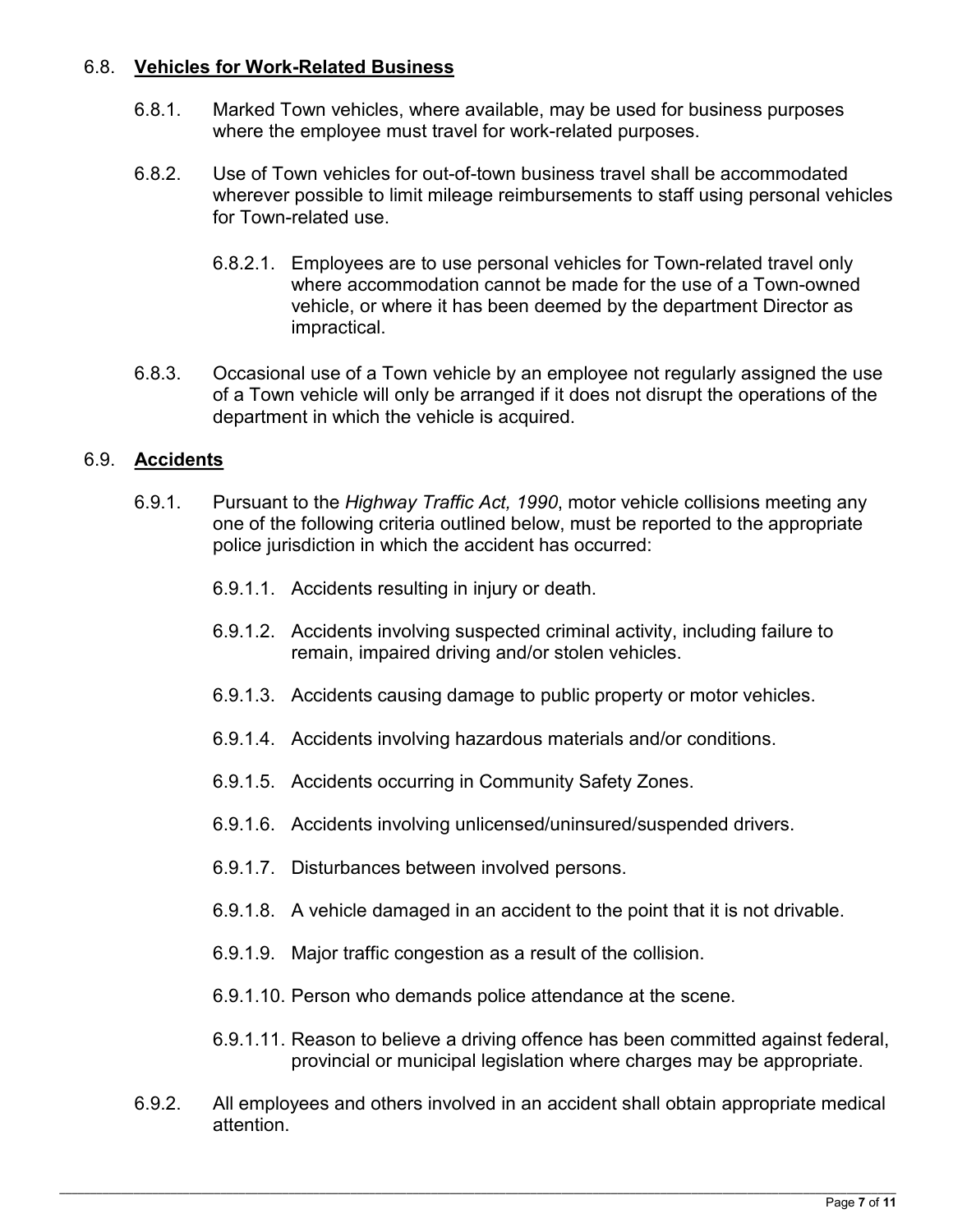- 6.9.3. All employees must also report the accident to their immediate supervisor at their earliest opportunity.
- 6.9.4. All employees must request that involved parties and property remain at the scene of the accident until the accident investigation is completed, if applicable.
- 6.9.5. All employees must refrain from making statements regarding the accident with anyone other than the investigating officer, municipal officials, or municipal insurance company representatives.
	- 6.9.5.1. Where and if statements are to be made, they are to be confined only to factual observations.

## 6.10. **Change in Employee Driver's License Status**

6.10.1. All employees, including students and part time employees, who operate, or are required to operate one point or another, a Town vehicle, must have a valid Ontario Driver's License.

6.10.1.1. A copy of that license must be provided to the Clerk.

- 6.10.2. An employee whose job description requires that they carry a valid driver's license must report any change in the status of their driver's license which results in the loss and/or suspension of the license required to do his/her job. This may include, but is not limited to, the following charges:
	- 6.10.2.1. Impaired Driving Conviction.
	- 6.10.2.2. Failure or refusal to provide a breath sample.
	- 6.10.2.3. 90 day Administrative Driver's License suspension.
	- 6.10.2.4. *Criminal Code* conviction other than Impaired Driving.
	- 6.10.2.5. *Highway Traffic Act* conviction.
	- 6.10.2.6. Demerit point suspension.
	- 6.10.2.7. Medical downgrade.
	- 6.10.2.8. Any and all convictions and/or suspensions in regards to operating a motor vehicle.
- 6.10.3. An employee must report in writing to their immediate supervisor upon learning of any change in their driver's license status.
	- 6.10.3.1. The report will explain the nature of the change in the driver's license status.
- 6.10.4. Failure to report any changes in the status of a driver's license will result in disciplinary action up to, and including, dismissal.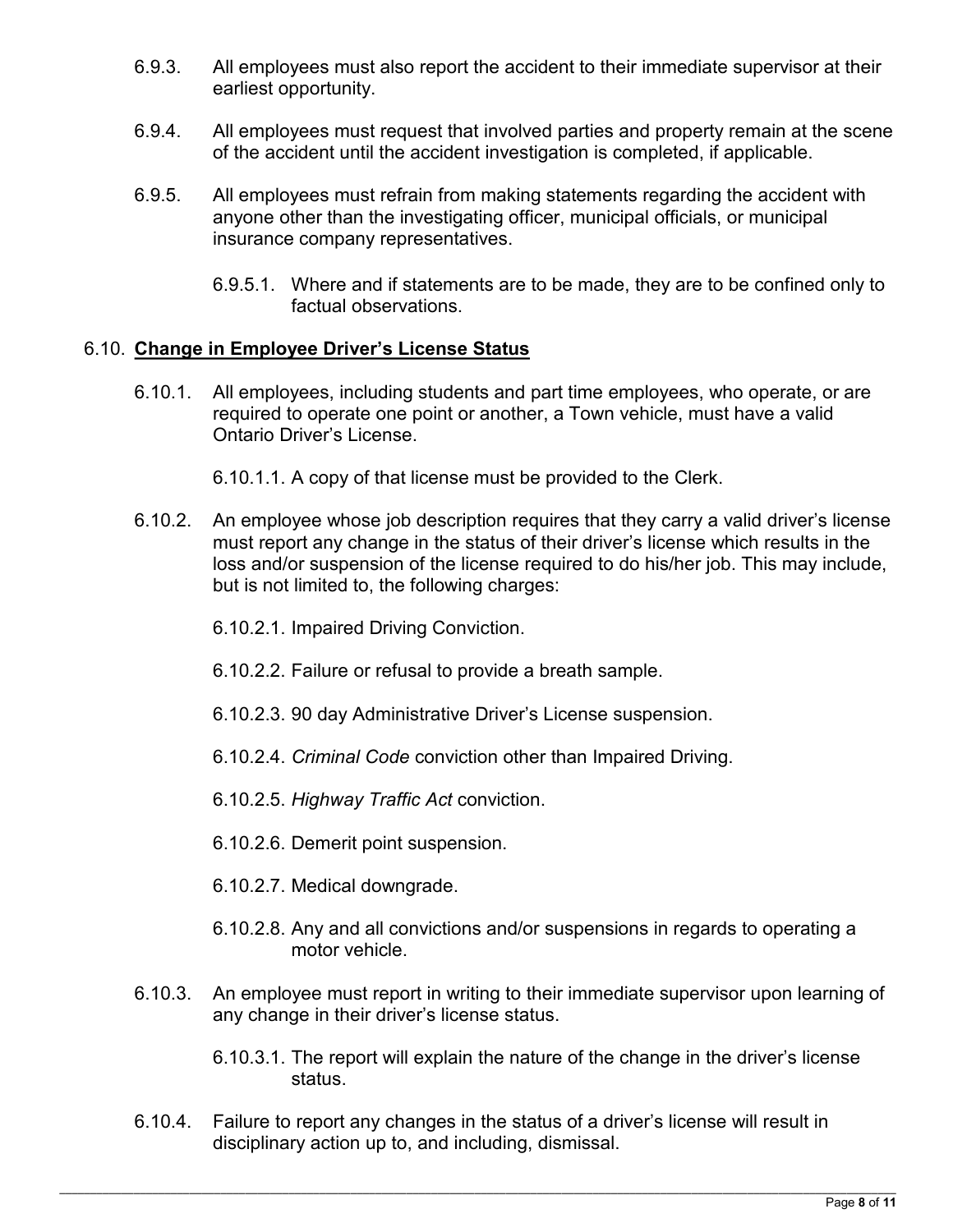- 6.10.5. The Town reserves the right to verify an employee's driver's license with the Ministry of Transportation, provided the employee is required to drive a Town vehicle as part of their job duties, as indicated on their job description.
- 6.10.6. The Town reserves the right to examine, at any time, the driving record of an employee whose job description requires that they drive a Town vehicle.

## 6.11. **Parking of Town Vehicles**

- 6.11.1. When an employee is finished with a Town vehicle, it must be returned to a safe and appropriate location on Municipal property, as assigned by the employee's supervisor.
- 6.11.2. Vehicles are to be locked when not in use.
- 6.11.3. Keys must not be left unattended in Town vehicles.

#### 6.12. **Fuelling of Town Vehicles**

- 6.12.1. Employees who use a Town vehicle are responsible for ensuring that the vehicle has an adequate supply of fuel.
- 6.12.2. Employees are to fuel Town vehicles at the Town's fuel site(s) whenever possible.
	- 6.12.2.1. Employees may obtain fuel at alternate locations if the required travel does not permit the refueling at a Town facility.
	- 6.12.2.2. Employees who must obtain fuel at locations other than at a Town facility must keep all fuel slips/receipts and have them accompany any and all mileage claim forms.
- 6.12.3. Coloured fuel is available for off road equipment only.
	- 6.12.3.1. The use of coloured fuel in a licensed motor vehicle is prohibited and the driver may be liable to penalties and fines under the *Provincial Offences Act* or the *Fuel Tax Act*.

#### **7. RESPONSIBILITIES**

- 7.1. The **Chief Administrative Officer** has the authority and responsibility to:
	- 7.1.1. Support this policy and ensure compliance and adherence by Town departments.<br>7.1.2. Assian Town vehicles to emplovee positions.
	- Assign Town vehicles to employee positions.
	- 7.1.3. Review mileage and related financial information annually, and determine continued eligibility for vehicles assigned to a specific position.
- 7.2. The **Manager of Human Resources** has the authority and responsibility to:
	- 7.2.1. Maintain copies of valid driver's licenses of current Town employees who duties require the use/potential use of a Town vehicle.
	- 7.2.2. Obtain a copy of a valid driver's licenses of prospective drivers for the purpose of completing a Drivers Abstract Report.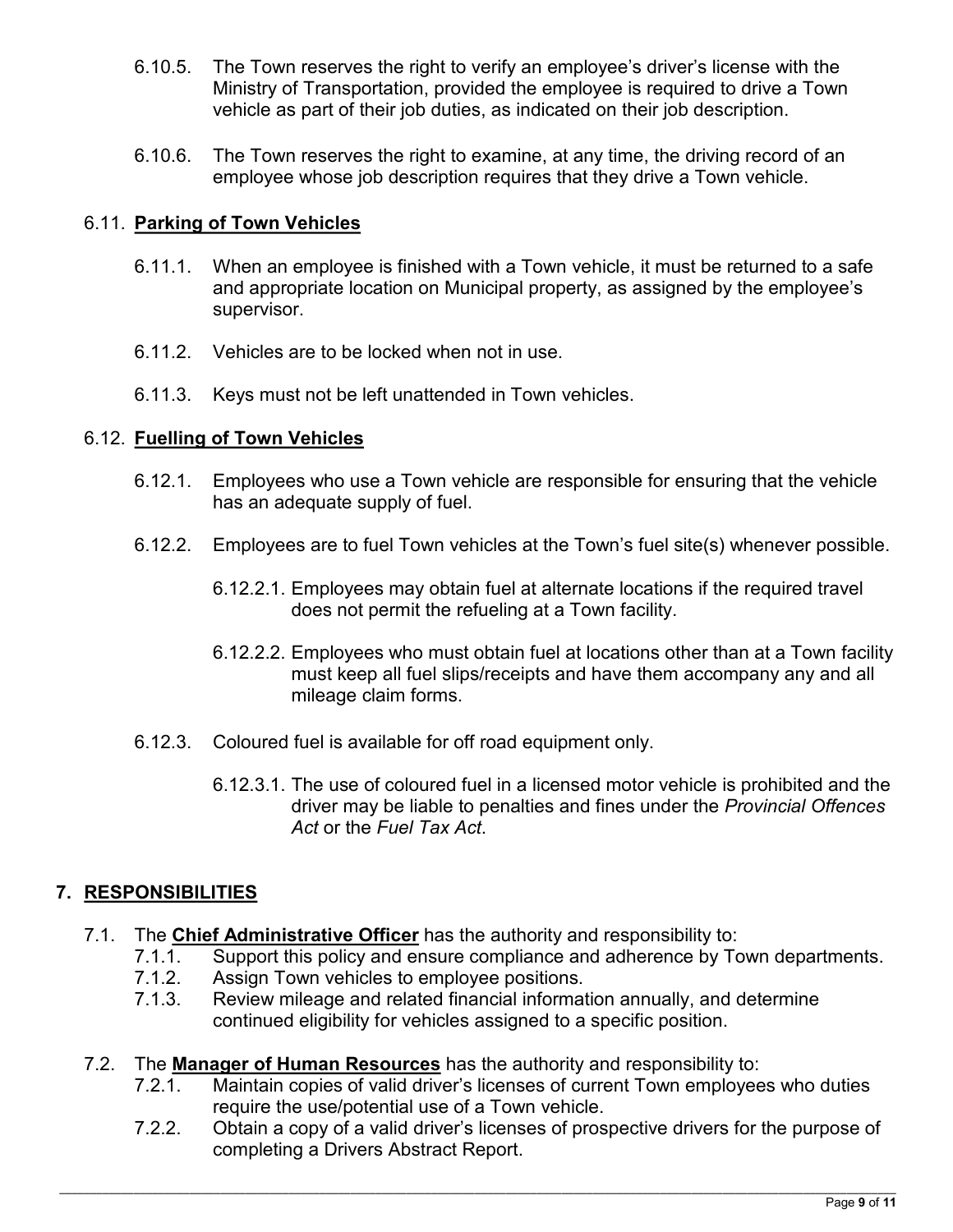- 7.3. **All Managers and Directors** have the authority and responsibility to:
	- 7.3.1. Provide and communicate applicable policy, procedure and protocol pertaining to the use of Town vehicles and equipment to employees.
	- 7.3.2. Ensure that employees receive appropriate training in the safe use of vehicles and equipment where required.
	- 7.3.3. Regularly monitor use of Town vehicles to ensure proper and safe usage.
	- 7.3.4. Issue discipline for misuse of a Town vehicle or for violations of the rules, regulations or conditions of its use.
	- 7.3.5. Advise Town staff of the appropriate contacts in the event of an accident.
	- 7.3.6. Complete and submit to Human Resources and the Clerk, all accident/incident reports within 48 hours.
	- 7.3.7. Contact the Manager of Roads and Fleet for service in the event of a vehicle/equipment failure.
- 7.4. The **Manager of Roads and Fleet** has the authority and responsibility to:
	- 7.4.1. Monitor the usage and the rotation of vehicles to maximize vehicle life.
	- 7.4.2. Maintain and repair town vehicles a timely, effective, and fiscally responsible manner including consideration for alternative service delivery.
- 7.5. The **Clerk** has the authority and responsibility to:
	- 7.5.1. Ensure that all vehicles and equipment used in the undertaking of Town business activity are appropriately insured.
	- 7.5.2. Investigate and assess all vehicle accidents/incidents as necessary.
	- 7.5.3. Facilitate communication with insurance companies in case of injury and/or property damage and obtain appropriate recoveries.
	- 7.5.4. Respond to staff inquires as they pertain to insurance coverage of Town owned/leased vehicles and equipment.
	- 7.5.5. Obtain liability slips from the Town's insurance company for all Town owned/leased vehicles and equipment.
	- 7.5.6. Review situations where passage is requested for passengers who are nonemployees and provide decisions that are within the best interests of the Town.
	- 7.5.7. Complete Drivers Abstract searches on all active Town drivers to ensure the validity of driver's licenses as required.
- 7.6. The **Treasurer** has the authority and responsibility to:
	- 7.6.1. Calculate taxable benefits and mileage reimbursements based on information received from employees.
	- 7.6.2. Annually review the mileage reimbursement of employees and report the amount annually to the CAO.
- 7.7. **Staff** have the authority and responsibility to:
	- 7.7.1. Comply with legislation in relation to the *Highway Traffic Act, 1990*, Commercial Vehicle Operator's Registration (CVOR) regulations, federal and provincial Income Tax Act's and related Town of Amherstburg by-laws, policies and procedures as they relate to the use of Town vehicles.
	- 7.7.2. Employees driving Town vehicles must possess and maintain an appropriate driver's license for the class of vehicle being operated.